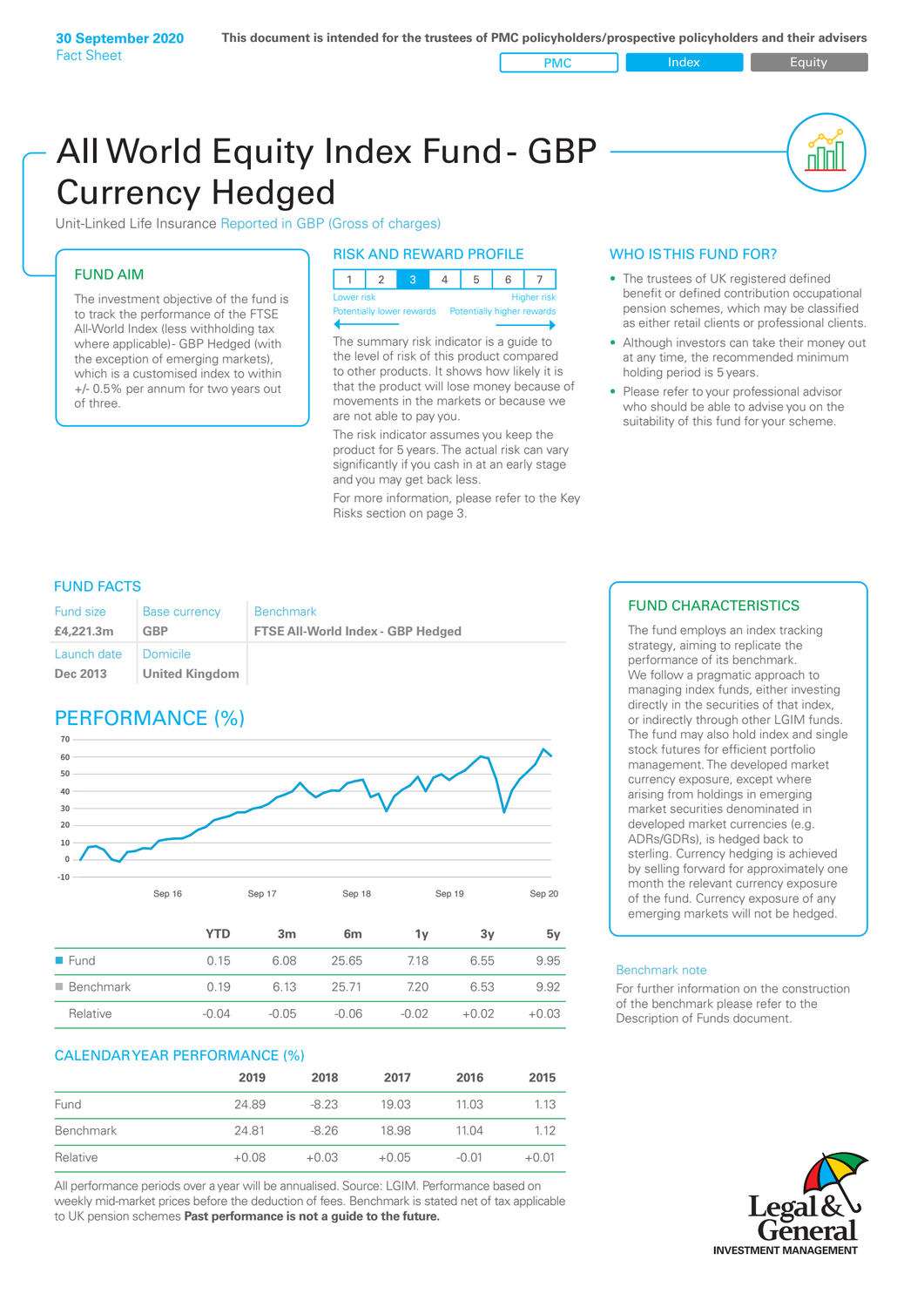# All World Equity Index Fund - GBP Currency Hedged

Unit-Linked Life Insurance Reported in GBP (Gross of charges)

## PORTFOLIO BREAKDOWN

All data source LGIM unless otherwise stated. Totals may not sum due to rounding. In order to minimise transaction costs, the Fund will not always own all the assets that constitute the index and on occasion it will own assets that are not in the index.



#### SECTOR (%)

| ■ Technology               | 21.9 |
|----------------------------|------|
| $\blacksquare$ Financials  | 17.0 |
| ■ Consumer Services        | 13.1 |
| Industrials                | 124  |
| $\blacksquare$ Health Care | 12.0 |
| ■ Consumer Goods           | 11.3 |
| ■ Basic Materials          | 4.0  |
| $\blacksquare$ Utilities   | 3.0  |
| $\Box$ Oil & Gas           | 3.0  |
| Telecommunications         | 25   |

#### REGION (%)

| North America                 | 594  |
|-------------------------------|------|
| Europe (ex UK)                | 13.2 |
| <b>World Emerging Markets</b> | 11.2 |
| Japan                         | 75   |
| Asia Pac ex Japan Dev         | 48   |
| UK (World)                    | 3.8  |
| Middle East/Africa Dev        | N 1  |
|                               |      |

# MARKET CAPITALISATION (%) TOP 10 HOLDINGS (%)

| ■ Large            | 821  |
|--------------------|------|
| $\blacksquare$ Mid | 17.9 |



| Apple Inc                          | 36   |
|------------------------------------|------|
| Microsoft Corp                     | 3.1  |
| Amazon Com Inc                     | 26   |
| Facebook                           | 12   |
| Alibaba Group Holding              | 10   |
| Alphabet CI A                      | O 9  |
| Alphabet CI C                      | 0 S  |
| Johnson & Johnson                  | 0 S  |
| Tencent Holdings Ltd               | 0 7  |
| Taiwan Semiconductor Manufacturing | (1 / |
|                                    |      |



comprises 25 fund managers, supported by two analysts. Management oversight is provided by the Global Head of Index Funds. The team has average industry experience of 15 years, of which seven years has been at LGIM, and is focused on achieving the equally important objectives of close tracking and maximising returns.